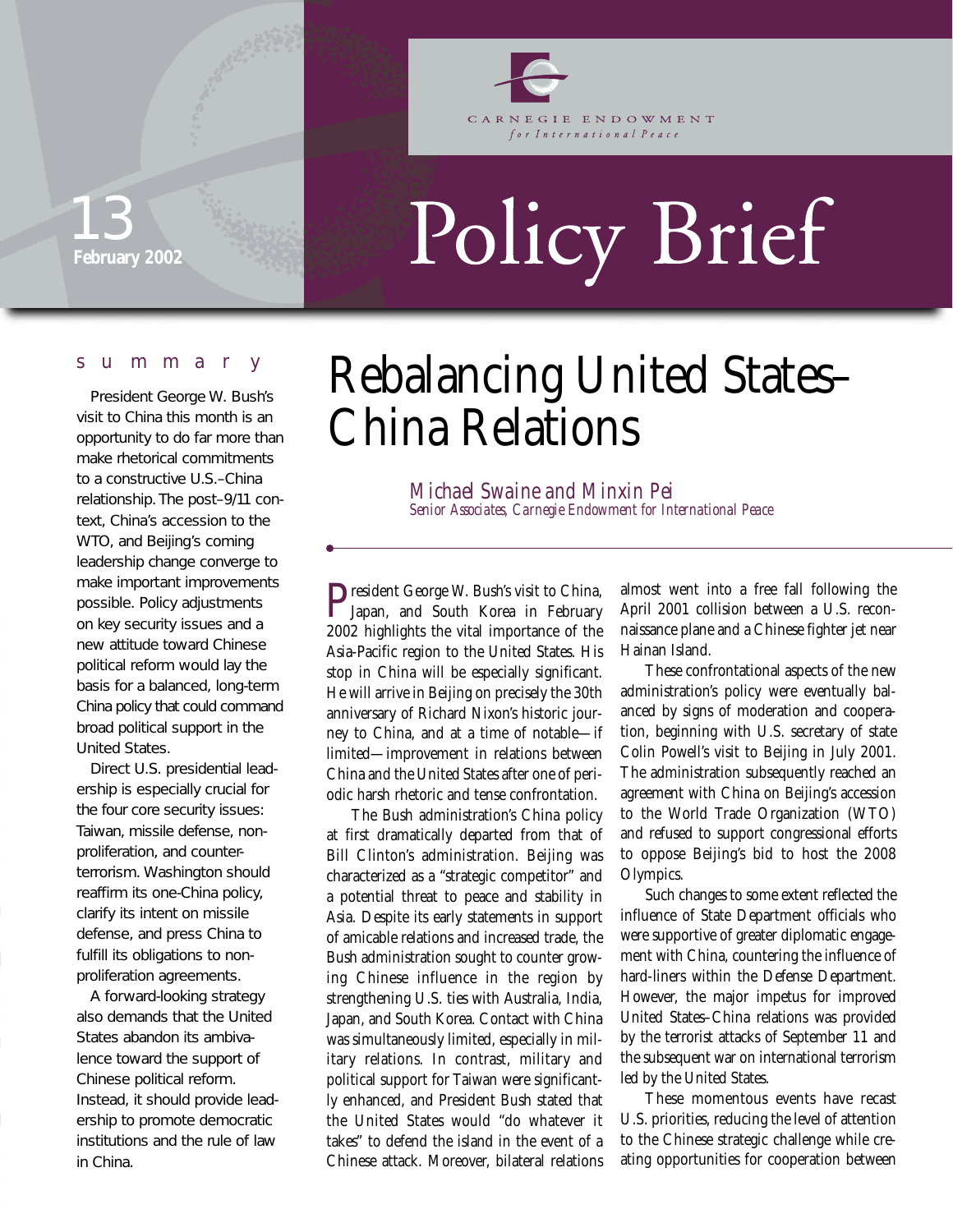*2* Policy Brief



**Minxin Pei,** senior associate and codirector of the China Program, conducts research in Chinese politics, economic reform, East Asian politics, U.S. relations with East Asian countries, and democratization in developing countries. Before joining the Carnegie Endowment, he was a faculty member of the politics department at Princeton University. He holds a doctorate in political science from Harvard University and writes extensively on comparative politics, including, *From Reform to Revolution: The Demise of Communism in China and the Soviet Union* (Harvard University Press, 1994). His awards and fellowships include the Olin Faculty Fellowship, the National Fellowship of the Hoover Institution, the Robert S. McNamara Fellowship of the World Bank, and the LaPorte Preceptorship at Princeton University.

The Endowment's new China Program was launched in October 2001. Its research on political economy, security studies, and the rule of law will be conducted through partnerships with Beijing's Central Party School and the Shanghai Academy of Social Sciences.

China and the United States. China has taken several helpful steps, including:

Facilitating the passage of U.N. resolution 1373 on combating terrorism;

■ Establishing cooperative mechanisms with the United States in intelligence, financial monitoring, and law enforcement;

Agreeing to resume talks on military maritime safety issues;

■ Dispatching a deputy foreign minister to Pakistan to urge it to support the U.S. effort in Afghanistan; and

■ Expressing its "understanding" of Japan's unprecedented naval deployments to the Indian Ocean in support of the counterterrorism effort—thus suppressing its long-standing phobia about a revival of Japanese military power.

The United States has reciprocated for this Chinese cooperation with increased high-level contacts and, most important, with the October 2001 meeting between Bush and Chinese president Jiang Zemin in Shanghai at the Asia Pacific Economic Cooperation forum. This meeting resulted in a common characterization of the United States–China relationship as "constructive and cooperative" (and President Bush added "candid").

Such improvements, however, do not constitute a fundamental strengthening and stabilization of the relationship. Beijing continues to harbor great uncertainties about the Bush policy toward China; moreover, it remains unclear to other outside observers whether U.S. policy is well coordinated and directed from a single source. Most important, the basic areas of friction between Beijing and Washington remain. Thus, President Bush's upcoming visit offers a rare opportunity to demonstrate top-level direction, and to reaffirm Washington's intent to maintain a longterm approach to Beijing that effectively balances deterrence and resoluteness with reassurance and cooperation. Several security and political issues in particular should be at the center of this effort.

#### **Core Security Issues Taiwan**

The issue of Taiwan remains the fundamental source of instability in the bilateral relationship, creating conditions that could eventually result in a military conflict between China and the United States. Beijing and Taipei continue to differ fundamentally over the political and international status of Taiwan. This gap is arguably widening, largely as a result of continuous movement on Taiwan toward a separate national identity and China's inability and unwillingness to modify its "one country, two systems" formula for reunification. Although Beijing insists that Taipei recognize the one-China principle before any cross–Taiwan Strait talks can resume, Taipei rejects any such preconditions and has moved even further from the concept of one China since the Democratic Progressive Party's Chen Shui-bian became president in March 2000.

During the past year, a pledge by Chen not to engage in any provocative actions, an explosion in cross-strait economic ties, the movement of large numbers of Taiwanese businessmen and their families to coastal cities such as Shanghai, and an increased focus by both Beijing and Taipei on their respective domestic concerns have reduced cross-strait tensions. Moreover, Beijing has apparently softened its hostile stance toward the Democratic Progressive Party since the party's electoral gains of December 2001. But because China's leaders still fear that the Chen government is moving toward independence, possibly with the backing of the Bush administration, they believe that they must put sustained political and military pressure on Taipei. Hence, though tensions have been lowered, the basic dangers and instabilities underlying the Taiwan issue remain.

For its part, the Bush administration has done little to alter this negative dynamic. Although Washington has not repeated Bush's March 2001 statement that the United States would "do whatever it takes" to defend Taiwan, the administration continues to exhibit a decided tilt toward Taipei. It is countering the continued Chinese military buildup along the Taiwan Strait by providing Taiwan with unprecedented levels of military arms and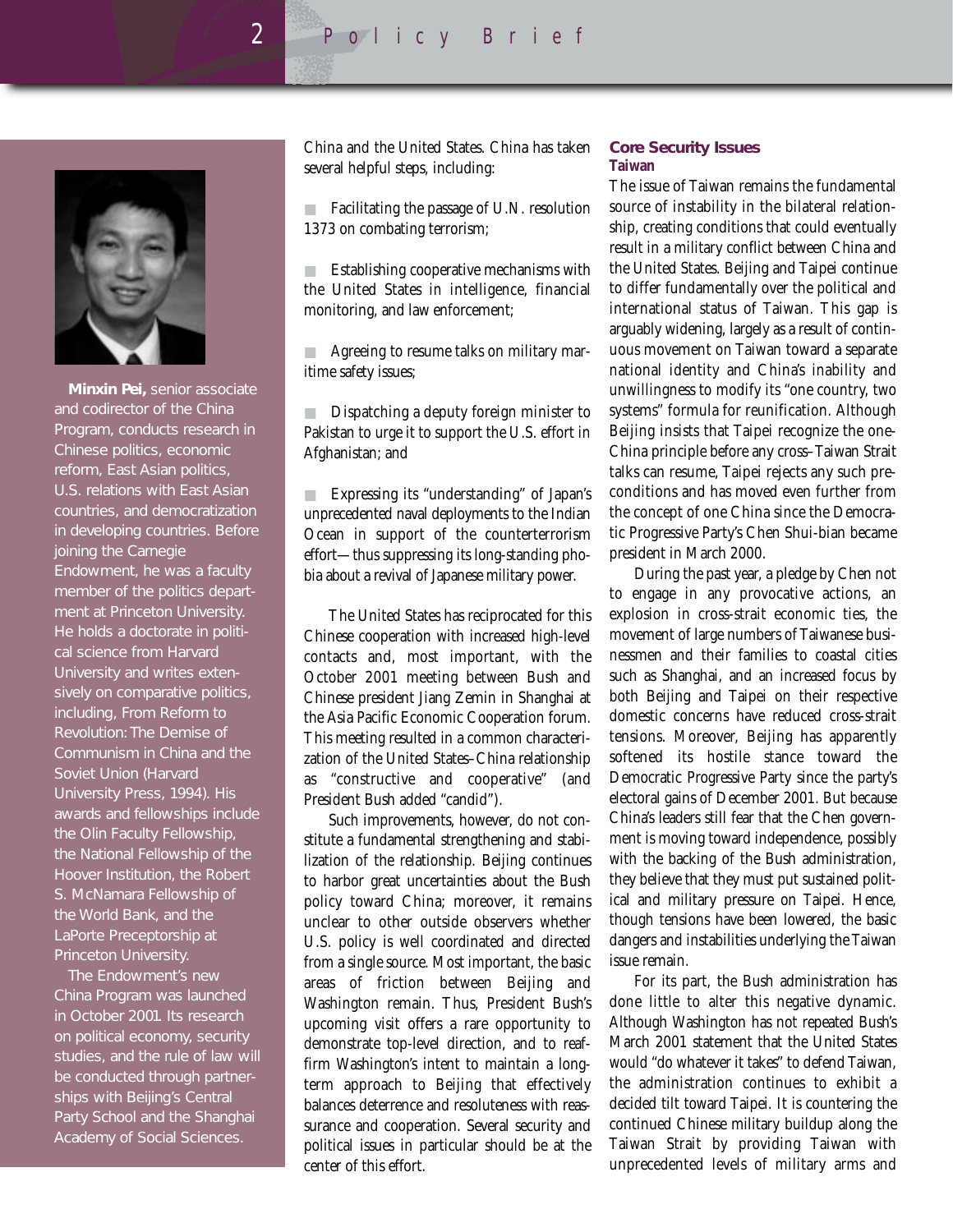assistance. It has also permitted far more extensive contacts with senior Taiwanese politicians. In the absence of greater trust and clear progress toward a resumption of the longstalled cross-strait dialogue, however, a growing emphasis by the United States on military deterrence and political support for Taipei eventually could even further destabilize the bilateral relationship. Washington needs to more effectively address the political dimensions of the Taiwan issue by adopting a consistent, visibly evenhanded stance that explicitly seeks to reassure as well as to deter *both* Beijing and Taipei.

#### **Missile Defense**

The Bush administration has maintained an unwavering commitment to national missile defense, despite the impression—provided by the events of September 11—that the major threat to U.S. security is posed by weapons other than ballistic missiles. The improvement in United States–Russia relations since September 11 has facilitated the Bush administration's withdrawal from the Anti–Ballistic Missile Treaty and further movement toward the development of a limited U.S. missile defense system. Although Bush personally contacted Jiang to explain this U.S. action, Beijing remains deeply concerned that a U.S. missile system could neutralize China's small strategic missile force and thus expose Beijing to nuclear coercion in a crisis between China and the United States. This concern could increase the incentive for China to act preemptively in such a crisis. It could also compel Beijing to increase significantly its strategic forces, which in turn could prompt an increase in India's nuclear missile arsenal. Senior U.S. officials have stated again and again that Washington does not seek to neutralize China's strategic deterrent by deploying a missile defense system. Before joining the Bush administration, however, some of these officials had supported that objective.

The United States also remains committed to deploying theater missile defense systems in Asia, despite some recent setbacks. Beijing is concerned that a U.S. sale of land- and seabased theater missile systems to Taiwan will seriously erode China's ability to maintain

political and military pressure on Taiwan through the deployment of short-range ballistic missiles along the Taiwan Strait, thereby emboldening Taipei to move further toward independence. Perhaps even more important, Beijing also fears that the sale of sophisticated theater missile systems will significantly strengthen defense cooperation between the United States and Taiwan, thus further deepening Washington's security commitment to Taipei. The Bush administration has yet to present a clear, detailed public response to these Chinese concerns.

#### **Nonproliferation**

During the past decade, China's involvement in the proliferation of systems and materials associated with ballistic missiles and weapons of mass destruction has significantly declined, due to both persistent U.S. efforts and changing Chinese perceptions. Progress on limiting China's involvement in nuclear proliferation has been especially notable. However, given strong U.S. support for missile defense, the increased salience of the Taiwan issue, and the overall ups and downs of United States–China relations, China's continued support for arms control and nonproliferation efforts should not be taken for granted. Concerns remain over possible Chinese nuclear- and missile-related assistance to Iran and Pakistan, as well as China's overall commitment to controlling the export of dual-use technologies (those having both civilian and military applications). Moreover, China has failed to fulfill its November 2000 agreement with the Clinton administration to publish an export control list for dualuse technologies. Although the Bush administration stresses that nonproliferation is a major U.S. foreign policy goal, since September 11 neither side has moved significantly forward to increase cooperation in this arena.

#### **Counterterrorism**

Although cooperation between China and the United States in the war against terrorism has helped to stabilize their overall bilateral relationship, future developments in this area could severely disrupt their long-term relations—especially regarding security. Four issues are of particular importance.



associate and codirector of the China Program. He came to the Carnegie Endowment after 12 years at the RAND Corporation, where he was research director of the Center for Asia–Pacific Policy as well as the first recipient of the RAND Chair in Northeast Asian Security. He specializes in Chinese security and foreign policy, U.S.–China relations, and East Asian international relations and is the author of more than 10 monographs on security policy in the region, including *Ballistic Missile Developments in Asia* (National Bureau of Asian Research, forthcoming) and *Interpreting China's Grand Strategy: Past, Present, and Future,* with Ashley Tellis (RAND, 2000). He holds a doctorate from Harvard University.

As part of the Endowment's China Program, Dr. Swaine conducts research on Taiwan and crisis management.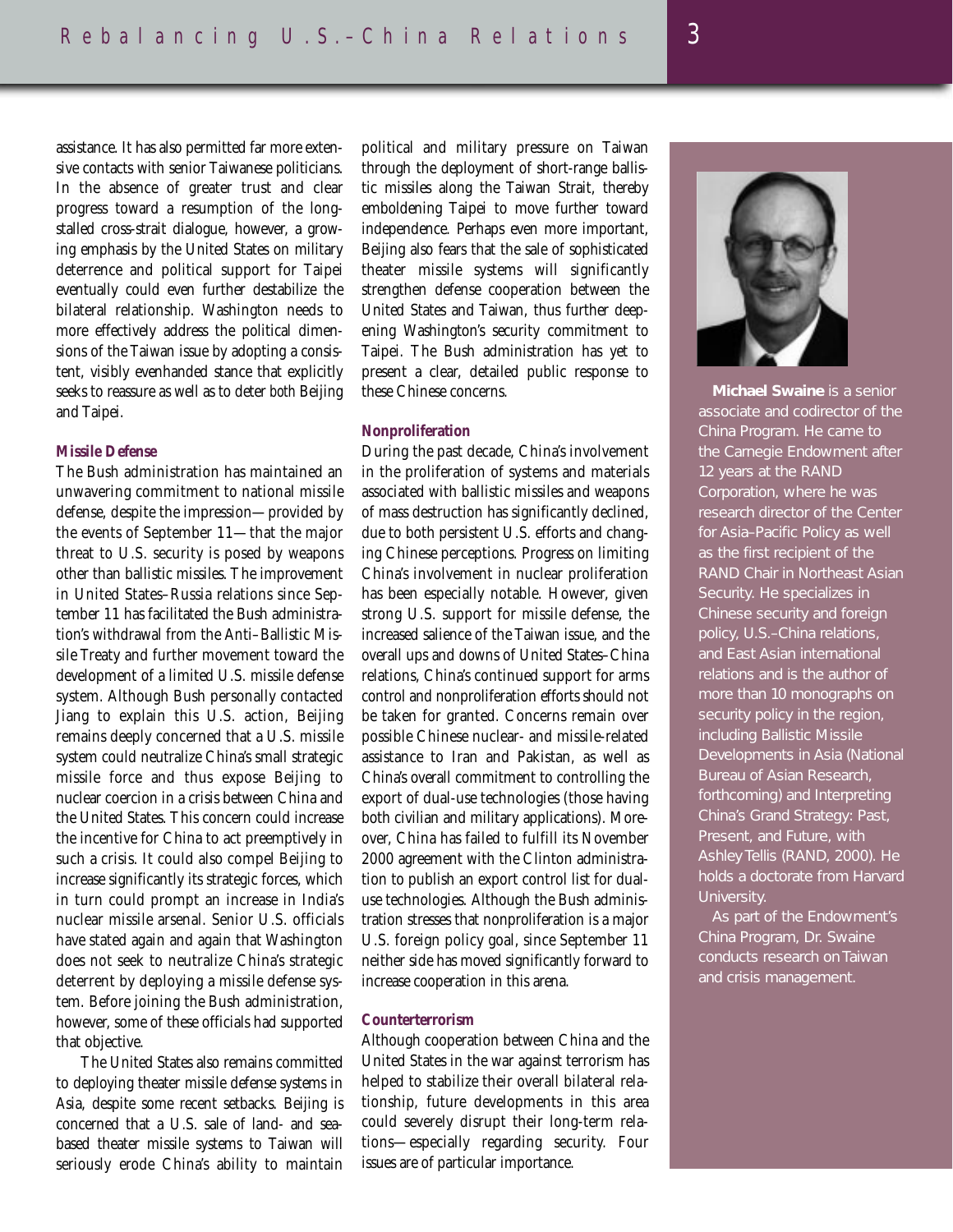First, the United States's enhanced political and military involvement in Afghanistan has severely disrupted the pattern of cooperation that China had established with Central Asian states and Russia over such issues as border demarcation, energy development, confidencebuilding measures, terrorism, and—in China–Russia relations—a common criticism of U.S. unilateralism. Over time, these developments could heighten Chinese frustration and resentment and precipitate countermoves that could undermine bilateral relations.

Second, the decision of Pakistani president Pervez Musharraf to support U.S. policy in Central Asia and to crack down on Islamic radicals and terrorists at home might reduce Chinese influence in Pakistan and could severely destabilize Pakistan. Either outcome could produce tension between Washington and Beijing over how to address long-term relations with Pakistan, which is Beijing's most critical strategic ally in South and Central Asia.

Third, the prospect of large-scale U.S. military interventions against Iran, Iraq, North Korea, and Somalia could also exacerbate United States–China tensions. The Chinese government exalts the concept of state sovereignty above all other principles of international politics. Hence, a decision by the United States to expand its military campaign against terrorism to neighboring states would almost certainly provoke strong Chinese opposition, especially if such U.S. actions were undertaken without U.N. sanction and in the absence of clear and convincing evidence.

Fourth, China is unreasonably sensitive to the reemergence of a militarily assertive Japan that could challenge or counter Beijing's own emergence as a major power in the region. Thus, although China has expressed its understanding of Japan's military support for the United States–led campaign against terrorism in Central Asia, the Chinese leadership expects that such support will remain highly limited in time and scope, as has been indicated by the Japanese government. If the United States and Japan use the antiterrorism campaign to further expand and redefine Japan's military role in Asia, China will undoubtedly seek to actively counter such an action.

The Bush administration needs to be fully aware of the potential damage to China– United States relations and broader U.S. interests that could result from these developments.

#### **Rebalancing the Political Strategy**

The long-term objective of U.S. political and economic engagement with China is the emergence of an open society that combines a market economy with democratic institutions. This strategic goal is both consistent with American values and beneficial to American interests. Although the overall trends in the past two decades of market reform point to a gradual opening of the Chinese political system, the pace of political liberalization remains slow and erratic, causing many Americans to doubt whether U.S. engagement with China will yield the benefits of a "kinder, gentler" regime in Beijing.

However, it would be a mistake for the United States to give up on promoting political change in China out of impatience or frustration. Ironically, such a decision would be welcomed by the conservative elements in Beijing who hope to enjoy the fruits of an open economy without giving up their political power. China's size and its traditional resistance to outside interference limit the international community's ability to influence internal political change. Yet the opening of Chinese society and economy to the outside world since the late 1970s has created multiple channels for the West to help advance progress toward a more open political system. Unfortunately, in the past the U.S. government has pursued inconsistent, often counterproductive policies in its efforts to do so.

The most glaring weakness of Washington's political strategy has been an imbalance between its economic engagement and its political efforts. On the economic front, the United States has steadfastly pushed for market reforms, with the implicit goal of using economic liberalization to undermine the political control of China's authoritarian regime. However, this economic strategy has not been accompanied by political initiatives aimed at directly promoting institutional changes or supporting progressive trends within China. Successive U.S. administrations have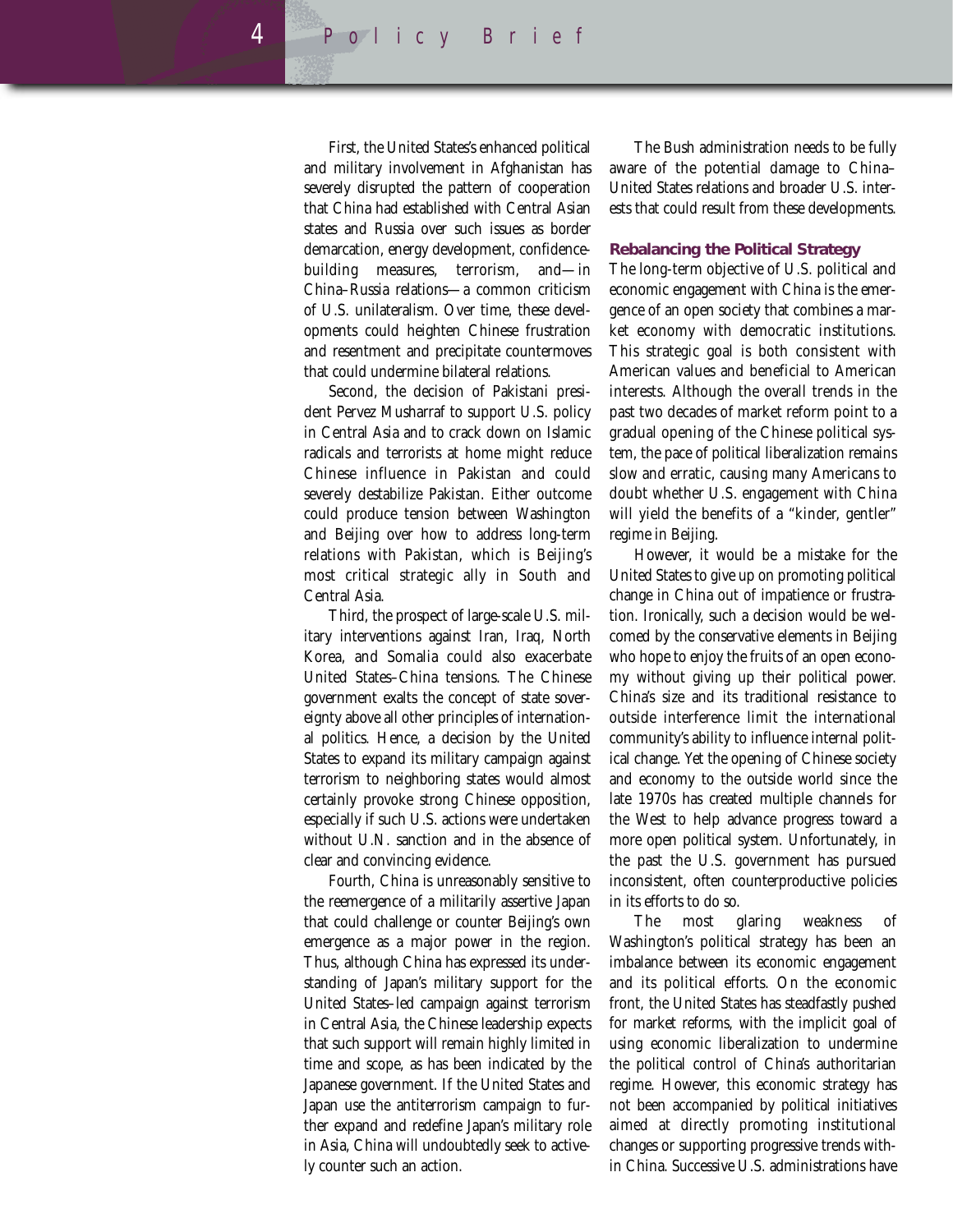been either too focused on economic engagement or hamstrung by congressional opposition. Moreover, many of those who criticize China as the United States's greatest strategic threat are convinced that political initiatives would merely strengthen, rather than liberalize, the current regime.

Instead, Washington has adopted a counterproductive political strategy that threatens to dilute the benefits of its economic engagement. Since the Tiananmen Square tragedy in 1989, the centerpiece of the U.S. political strategy has been threats of sanctions and unrelenting criticism of Chinese policies and practices. Except for the bilateral summitry diplomacy in 1997–1998, few positive inducements for change have been offered.

ture Statue of Liberty was erected in Tiananmen Square in 1989. But in recent years, although the United States has continued to be admired for its economic power and technological innovation, Washington has lost its political appeal among China's younger generation. Worse still, it has more and more become an object of resentment, because official U.S. government policies are widely perceived among ordinary Chinese people including those quite knowledgeable about American politics—as incomprehensible, hostile, bullying, and even paranoid.

Two impending processes are likely to provide opportunities for the Bush administration to create new initiatives to influence political change in China. First, a new generation of

## U.S. government policies are widely perceived among ordinary Chinese people as incomprehensible, hostile, bullying, and even paranoid.

The U.S. government has devoted only negligible resources to help build a more open Chinese society. Congress has refused to fund the rule-of-law reform initiatives that were agreed upon by presidents Clinton and Jiang. Most government funds allotted for Chinarelated "democracy promotion" efforts have been given to dissident and international nongovernmental organizations based in the United States, whereas congressional restrictions have made it almost impossible to fund similar activities within China. Washington has fallen far behind other Western governments and U.S. nongovernmental organizations in this area. (For fiscal 2000–2001, the U.S. government spent less than \$5 million on such programs, nearly all of which was for activities outside China; for fiscal 2001–2002, of the \$10 million appropriated, \$8 million was earmarked for activities outside China.)

This abdication of U. S. leadership harms long-term American interests. In the 1980s, the United States was held up by China's younger generation as its model, and a minia-

Chinese leaders will arise in the next two years. In the past, leadership changes of a similar magnitude have ushered in dramatic policy shifts. The new leadership, composed of individuals whose careers were forged in the reform era, will likely be forced to confront the most difficult and acutely sensitive problem facing the regime: the reform of the Chinese political system.

Second, the economic changes mandated by China's recent accession to the WTO will require new alignments of domestic interests as institutional and structural reforms are implemented. The weaknesses of the current political system—especially its ineffective legal system and eroding state capacity—may inhibit the implementation of these reforms. Such a development could force a political realignment. Throughout the 1990s, China's reformist forces decided to push economic reform as a vehicle to transform the political system. They have also staked the future of Chinese economic modernization on accession to the WTO and post-accession reform. The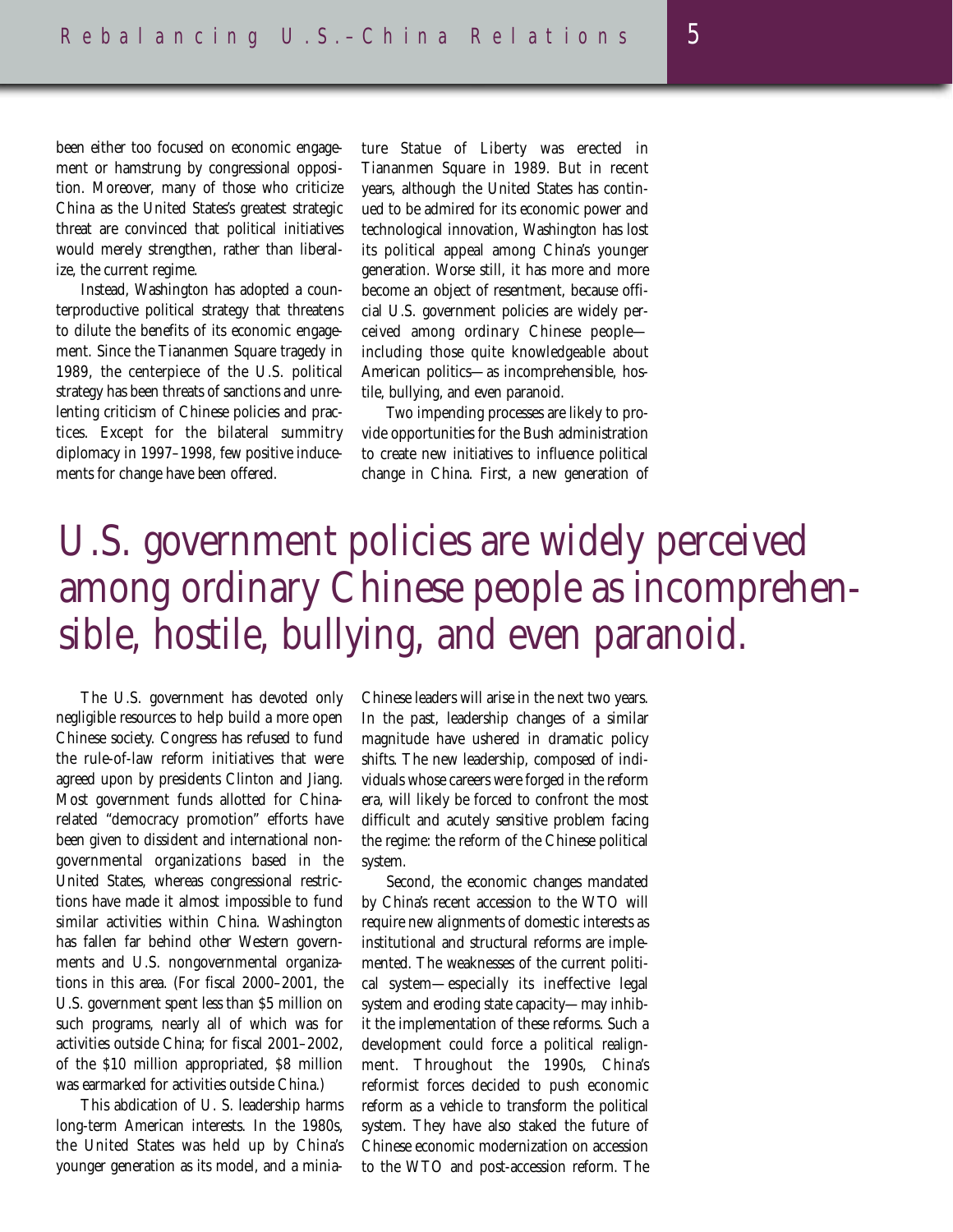obstacles posed by the current dysfunctional political system to post-accession reform could compel China's economic reformers—who now control many key positions in the economic bureaucracy—to refocus on political reform.

To take advantage of these historic opportunities, the international community and the U.S. government need to expand and deepen their political engagement with China. A more nuanced policy would require balancing confrontation with engagement. Concrete measures to support the building of an independent and effective legal system, the encouragement of open academic debates, the emergence of self-government among 800 million Chinese rural residents, and the strengthening of legislative bodies will make Washington's call for democracy and the rule of law in China more credible to the Chinese people. These measures will also go a long way toward repudiating the Chinese government's propaganda that the United States does not wish to see a strong and prosperous China.

#### **Looking Forward**

President Bush's "working visit" to Beijing is unlikely to yield dramatic results. But he should be able to convey to his Chinese hosts a clear message that his administration's movement toward a more balanced approach to China is a lasting strategic decision, not just a tactical response to the events of September 11. Moreover, he should take the opportunity afforded by the visit to underscore his personal leadership in forming Washington's China policy and to reaffirm his recognition that enhanced China–United States communication and cooperation are indispensable to the maintenance of a stable, mutually beneficial relationship.

The latter message is likely to be more credible if Bush and Jiang can affirm a set of principles governing bilateral relations and vital interests, as well as initiate specific steps demonstrating their commitment to these principles. First, both leaders should reaffirm United States–China cooperation in combating terrorism. The details of joint antiterrorism activities should be provided to educate the

public in both countries on their vital shared interests and on the extent of the cooperation that is already under way. In addition, both sides should communicate their intention to work closely together to overcome any significant differences that might arise during the campaign against terrorism.

Second, the United States should reiterate its one-China policy and unambiguously state that it will actively oppose any unilateral effort to fundamentally change the status quo, whether toward reunification or independence. At the same time, Washington should reassure Beijing that it would fully support any peaceful, noncoerced solution to the Taiwan situation, including formal reunification. For its part, China should reaffirm its commitment to a peaceful solution of the Taiwan issue and its overall patience in handling the situation. It would also be extremely helpful if the two sides could agree that mutual, verifiable efforts to limit military deployments along the Taiwan Strait would be conducive to a reduction in tension in the long run. Such a joint, highlevel recognition of the dangers posed by the existing cross-strait arms race—and the need to develop a common approach to reducing it—is long overdue.

Third, the United States should stress its expectation that China will comply with its WTO requirements but should also express a willingness to work closely with China to overcome post-accession obstacles. In this effort, Washington should indicate that it will exhibit considerable patience as long as Beijing shows signs of concrete progress.

Fourth, the United States and China should enhance their dialogue on security. Washington should seek further clarification from Beijing regarding its stance on the U.S. military presence in East Asia. Recent Chinese statements indicate a more receptive posture. To build confidence on both sides, high-level military-to-military contacts should be restored. Such contacts are essential to reduce misperceptions and strengthen mutual understanding. With regard to nonproliferation, the United States should press China to fulfill its November 2000 agreement with the Clinton administration, in particular by publishing an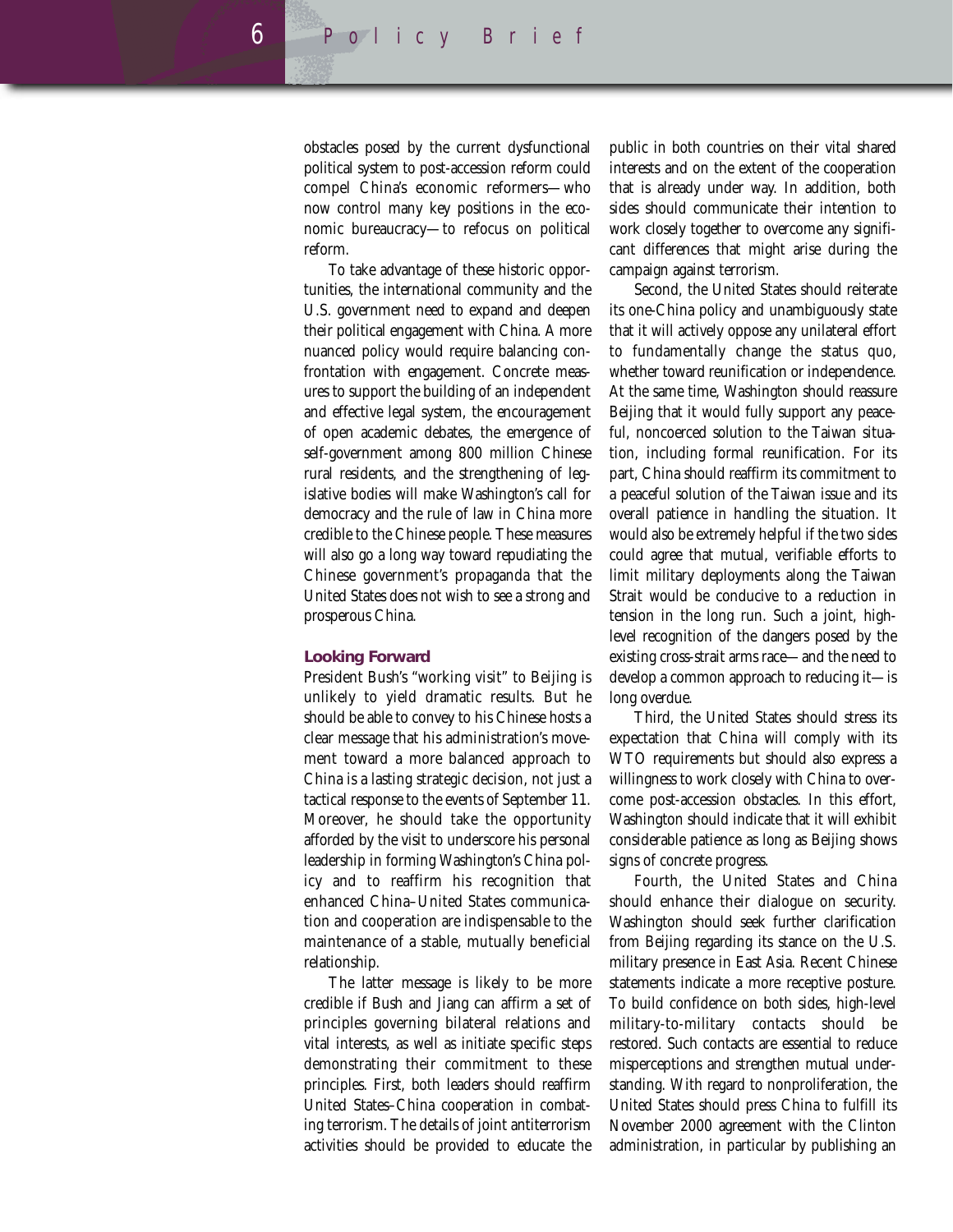export control list for dual-use technologies as soon as possible.

Fifth, President Bush should publicly acknowledge China's concerns regarding ballistic missile defense and clearly reiterate that the U.S. missile defense system is not intended to neutralize China's strategic arsenal. The United States should indicate that it is prepared to work with China to develop a mutually acceptable means of verifying to Beijing the nonthreatening nature of any future U.S. missile system. In the area of theater missile defense, President Bush should clearly state that the United States does not intend to use such a missile system to reestablish a security alliance with Taiwan. And he should reaffirm that both the military *and political* implications of any generation of leaders as they move into power in the next two years. Such an effort would be especially useful because these leaders will lack foreign policy experience, and Washington's reassurance of its commitment to a constructive relationship would increase mutual confidence at a time of heightened uncertainty.

Despite the relatively low expectations for President Bush's visit to Beijing, his trip can provide a strong impetus for long-term improvement in the relationship between China and the United States. However, any follow-on successes will depend on President Bush's ability to build greater long-term cooperation and support among key players, including Congress, the American business community, the military, the human rights

## The United States and China should enhance their dialogue on security; high-level military-to-military contacts should be restored.

possible future theater missile sales to Taipei will be fully taken into account.

Sixth, President Bush should regard the promotion of the rule of law and democratic reforms as an essential component of his overall China strategy. He should affirm his support for the rule-of-law initiatives agreed upon by presidents Clinton and Jiang. Because China's WTO entry was a milestone for U.S. efforts to integrate China into the global economy, a new top priority is to commit U.S. political, economic, and intellectual resources to advancing the values, institutions, and practices that are at the core of an open society. The Bush administration should develop bipartisan support and formulate a sustainable strategy. In particular, the administration should significantly expand its current efforts and increase the resources available, and Congress should relax its excessive, counterproductive restrictions on democracy-promotion programs in China.

Seventh, the Bush administration should formulate a plan to reach out to China's new

community, and U.S. allies. Although this has arguably become a more doable task in the post–September 11 world, it still requires a strong leader who recognizes—and can communicate—the high stakes involved in establishing a China policy that more effectively balances deterrence with reassurance, toughness with cooperation, and realism with hope. Only by achieving this balance can the United States help to build a more stable foundation for one of the most important bilateral relationships of the twenty-first century. ■

*The Carnegie Endowment normally does not take institutional positions on public policy issues; the views presented here do not necessarily reflect the views of the Endowment, its officers, staff, or trustees.*

*© 2002 Carnegie Endowment for International Peace*